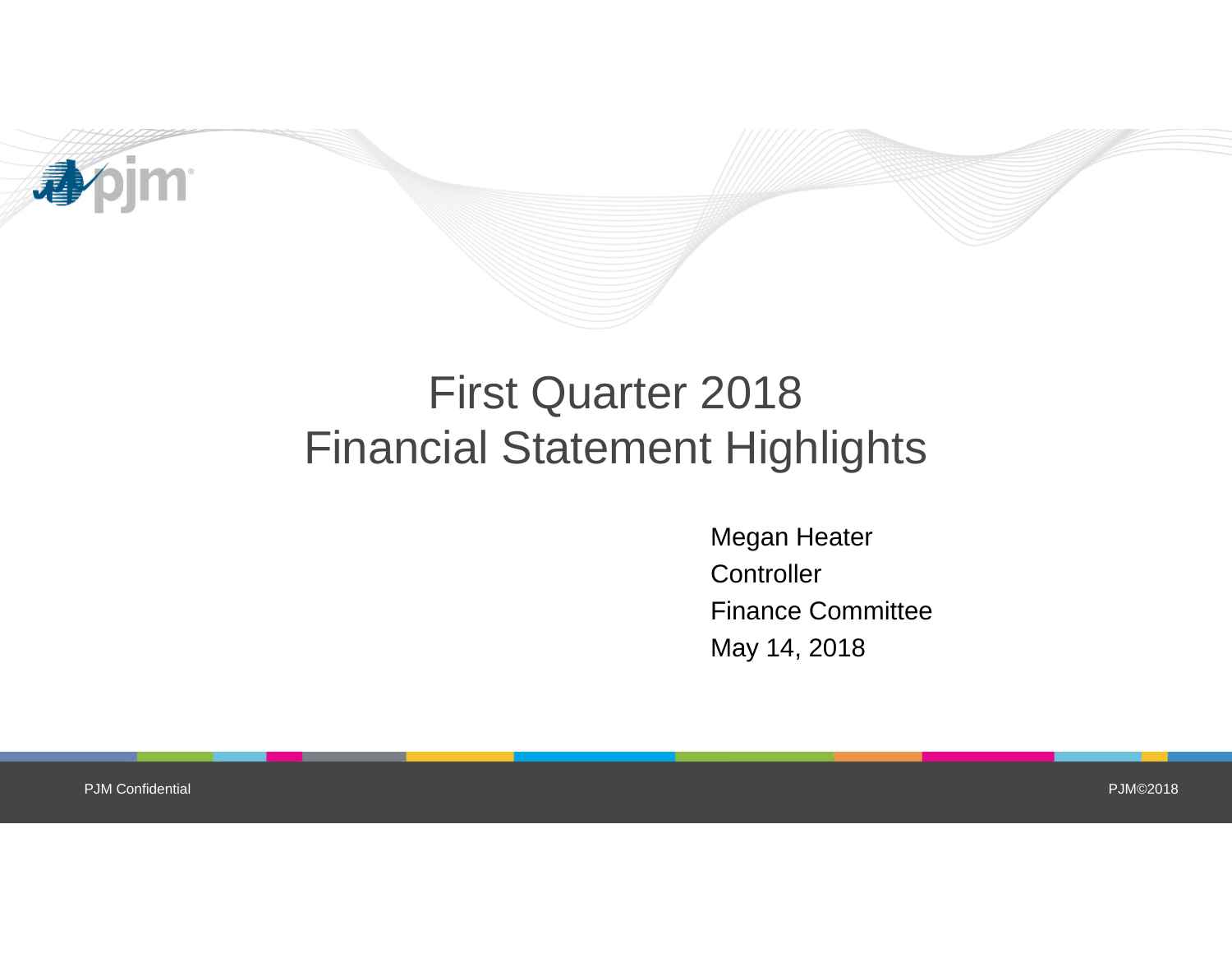

### 1Q18 Balance Sheet Highlights - Assets

| (dollars in millions)      | 3/31/18        | 12/31/17       | Change |      |
|----------------------------|----------------|----------------|--------|------|
|                            | <b>Balance</b> | <b>Balance</b> |        | %    |
| Deposits on hand (1)       | 1,715          | 1,458          | 257    | 17   |
| Operating cash (2)         | 631            | 308            | 323    | 105  |
| Receivables <sup>(3)</sup> | 42             | 94             | (52)   | (55) |

(1) Increase in deposits on hand is driven by higher member credit deposits resulting from higher volume during the first quarter of 2018.

(2) Increase in operating cash is driven by (1) a \$35 million increase in member prepayments at March 31, 2018 as compared with December 31, 2017, and (2) a \$329 million increase in the excess congestion cash position. Offsetting the increase is the effect of (1) \$50 million of pension plan contributions made during the first quarter of 2018, and (2) payment of certain year-end 2017 accruals during first quarter 2018. The remaining difference is due to the timing of collections versus expenditures.

(3) The receivables balance at March 31, 2018 includes approximately \$25 million of monthly Schedule-9 stated rate charges. The period over period receivables balance decrease is primarily due to a \$58 million decrease in excess congestion revenue billed at March 31, 2018 as compared to December 31, 2017. Partially offsetting the decrease in excess congestion receivables is a \$7 million increase in market-tomarket activity between PJM and Midcontinent ISO.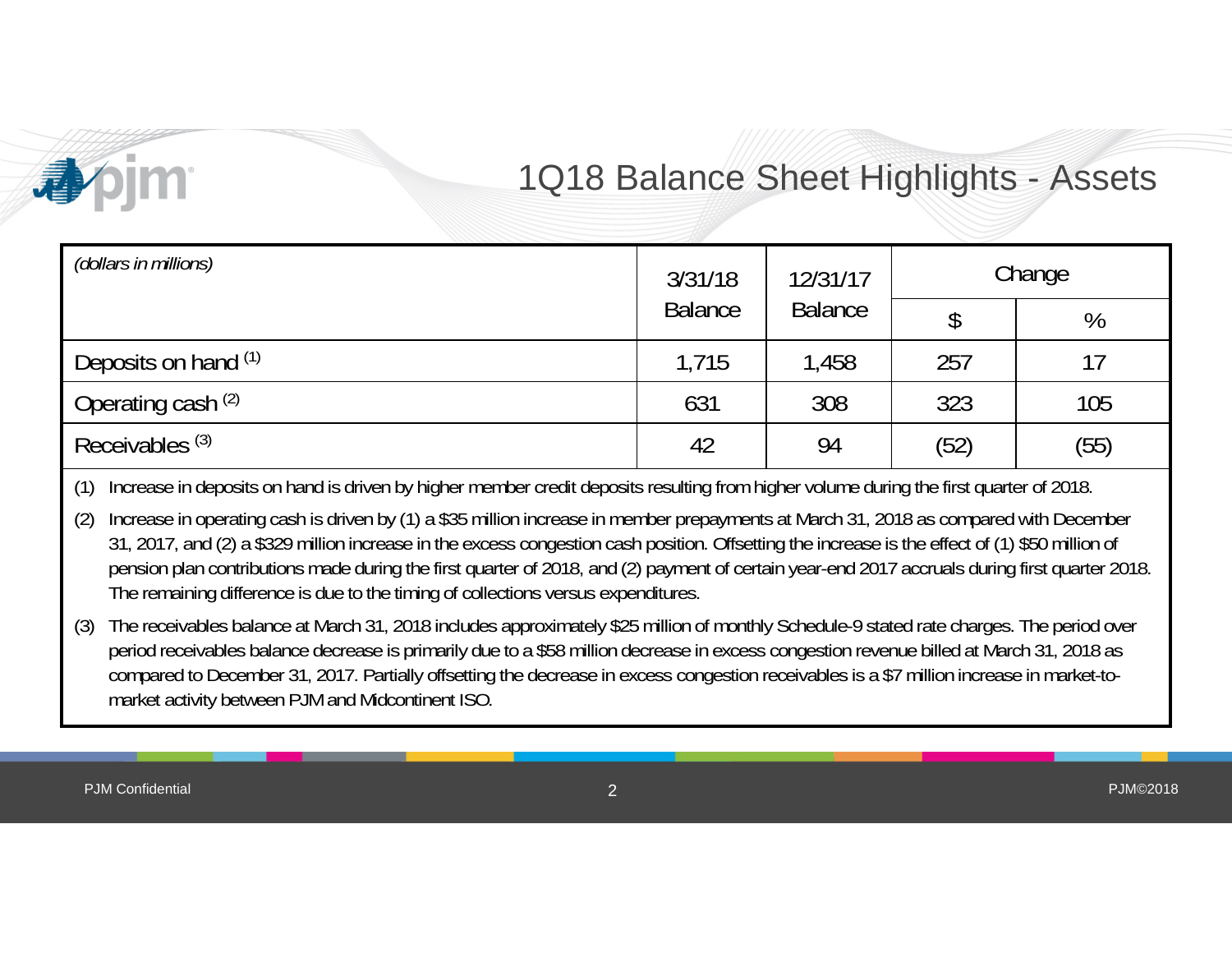

### 1Q18 Balance Sheet Highlights - Liabilities

| (dollars in millions)                           | 3/31/18        | 12/31/17<br><b>Balance</b> | Change |      |
|-------------------------------------------------|----------------|----------------------------|--------|------|
|                                                 | <b>Balance</b> |                            |        | %    |
| Accounts payable and accrued expenses (1)       | 47             | 29                         | 18     | 62   |
| Due to members (2)                              | 698            | 397                        | 301    | 76   |
| Deferred regulatory liability – current $(3)$   | 0.5            | 0.1                        | 0.4    | 25   |
| Deferred regulatory liability - non-current (3) | 17             | 9                          | 8      | 88   |
| Pension <sup>(4)</sup>                          | 12             | 61                         | (49)   | (80) |

(1) Increase in accounts payable and accrued expenses is primarily the result of the FERC fee accrual for the first quarter of 2018, an increase in market-to-market activity with Midcontinent ISO, and timing of vendor activity.

(2) Due to members balance at March 31, 2018 is comprised of \$353 million of member prepayments and \$345 million of excess congestion revenue collected but not yet remitted to members.

(3) At March 31, 2018, the current portion of the deferred regulatory liability balance relates refunds from PJM Settlement, Inc.'s formula rate schedule. The non-current portion of the deferred regulatory liability balance represents PJM Interconnection, LLC's reserve balance allowable under the Tariff.

(4) Decrease in pension liability represents the impact of \$50 million of pension plan funding completed in the first quarter 2018.

PJM Confidential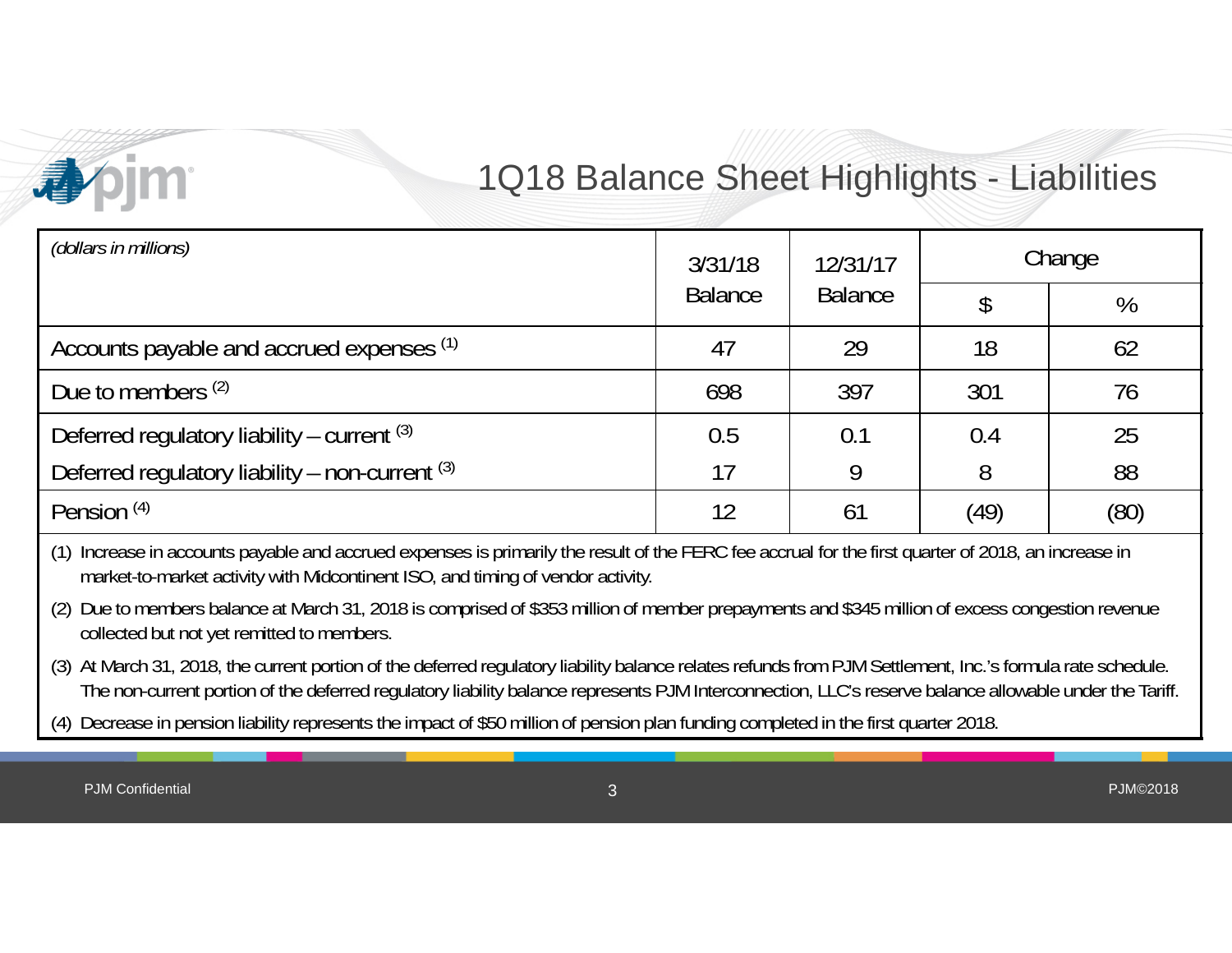

### 1Q18 Change in Deferred Regulatory Liability

| $(\$$ in millions)                                                  | <b>Three Months</b><br>Ended<br>March 31, 2018 |
|---------------------------------------------------------------------|------------------------------------------------|
| <b>Service Fees</b>                                                 | 78                                             |
| Expenses, net                                                       | (70)                                           |
|                                                                     |                                                |
| Contribution to the Deferred Regulatory<br><b>Liability Balance</b> | 8                                              |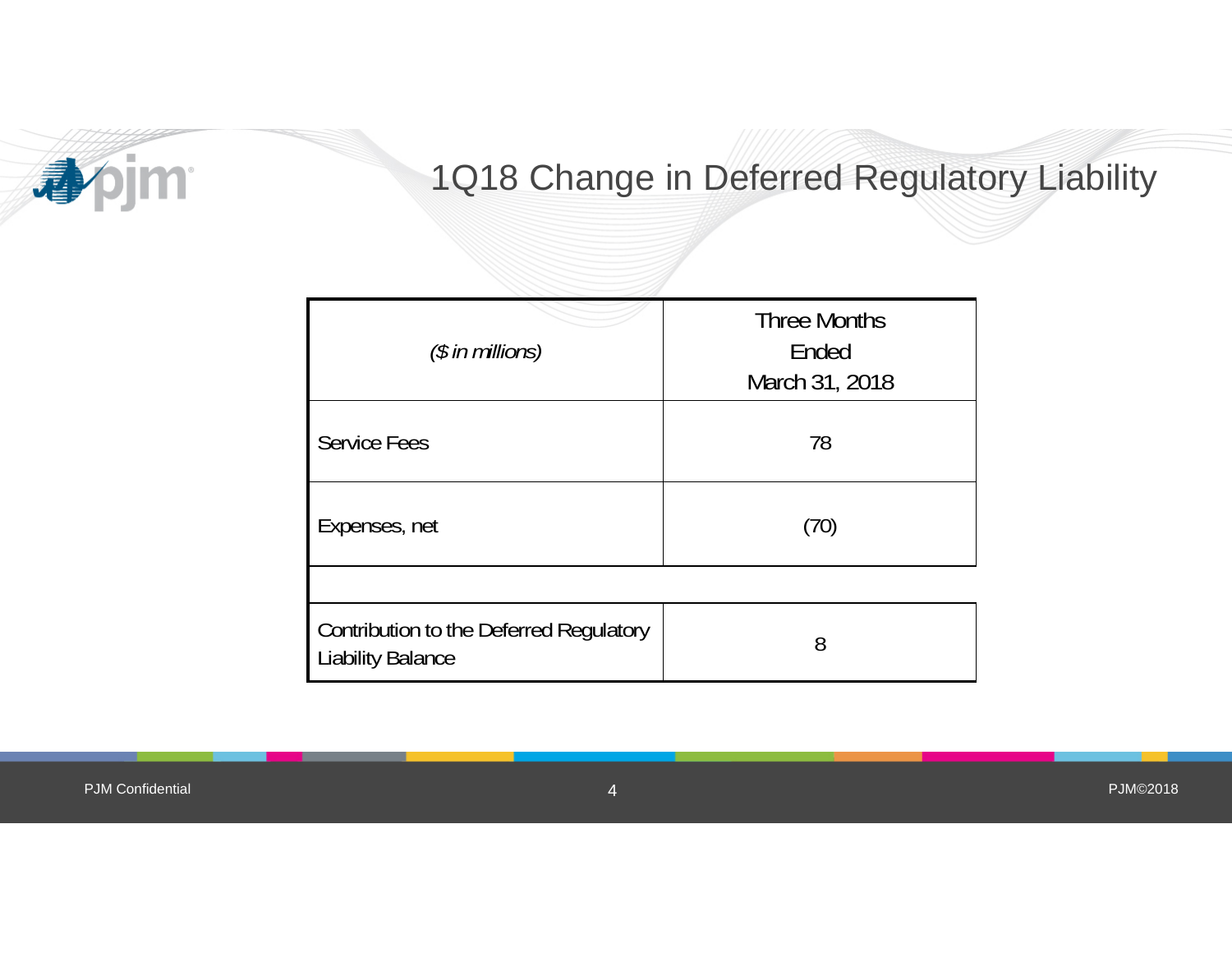# 1Q18 Income Statement Highlights

| (dollars in millions)                                                                                                                                                                                                                                                           |      |      | Change |   |
|---------------------------------------------------------------------------------------------------------------------------------------------------------------------------------------------------------------------------------------------------------------------------------|------|------|--------|---|
|                                                                                                                                                                                                                                                                                 | 1018 | 1018 |        | % |
| Service fees (1)                                                                                                                                                                                                                                                                | 78   | 78   |        |   |
| Deferred regulatory expense (1)                                                                                                                                                                                                                                                 | (8)  | (9)  |        |   |
| For each of the three month periods ended March 31, 2018 and March 31, 2017, PJM's service fees were \$78 million. In first quarter 2018,<br>(1)<br>service fees exceeded actual expenses resulting in a \$8 million contribution to the deferred regulatory liability balance. |      |      |        |   |

**Apjm**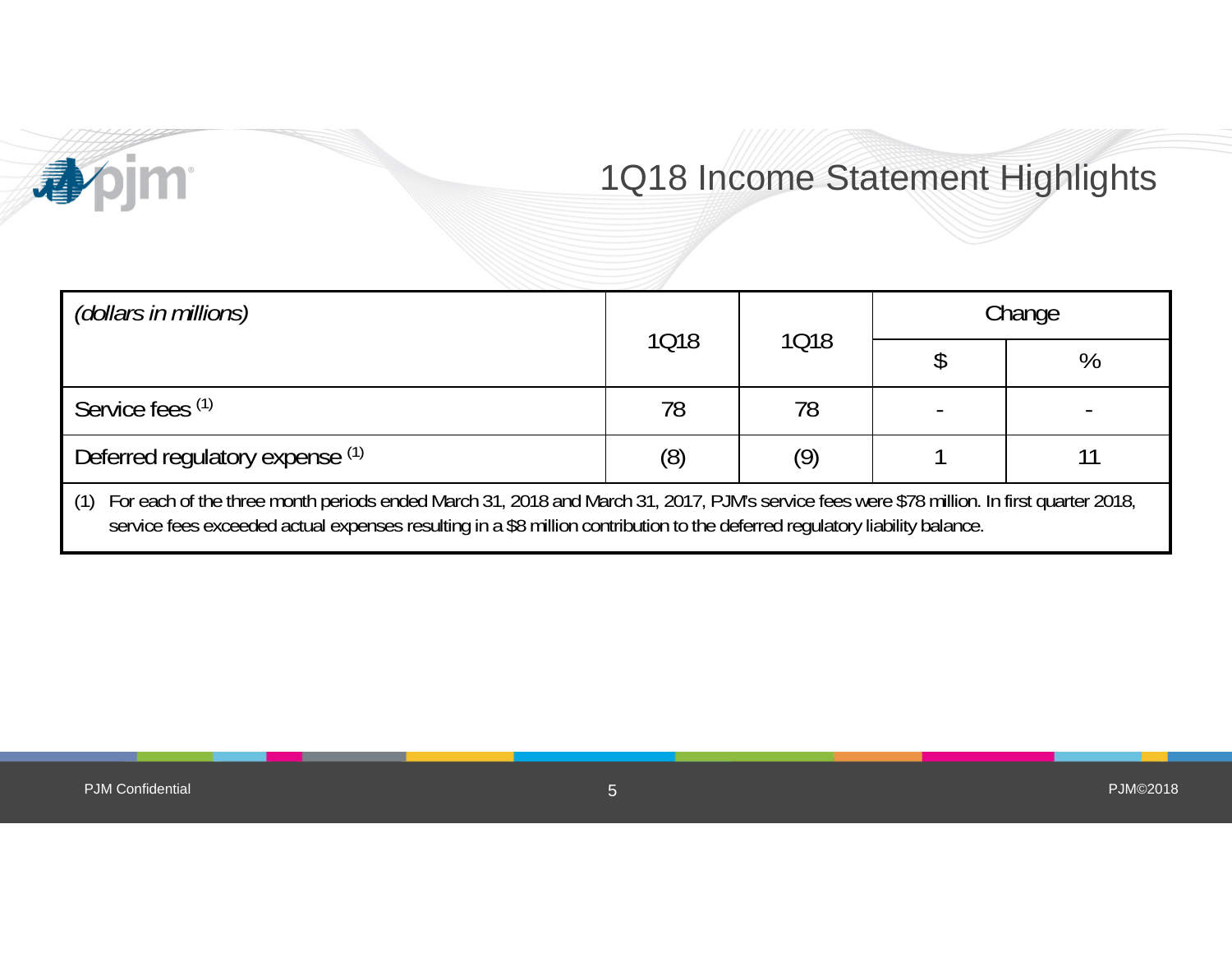### 1Q18 Cash Flow Statement Highlights

| (dollars in millions)                                                                                                                                                                                                                                                                                                                                                                                              | 1018 | 1017 | Change |       |  |
|--------------------------------------------------------------------------------------------------------------------------------------------------------------------------------------------------------------------------------------------------------------------------------------------------------------------------------------------------------------------------------------------------------------------|------|------|--------|-------|--|
|                                                                                                                                                                                                                                                                                                                                                                                                                    |      |      |        |       |  |
| Financing Cash Flows (1)                                                                                                                                                                                                                                                                                                                                                                                           | 557  | (88) | 645    | (733) |  |
| The change in net cash provided by (used in) financing activities is driven by (1) an increase in customer deposits during first quarter 2018<br>(1)<br>resulting from higher member credit deposits resulting from higher volume during the first quarter of 2018, and (2) and increase in the due<br>to members balance during first quarter 2018 due to higher member prepayments and higher excess congestion. |      |      |        |       |  |

**Apjm**